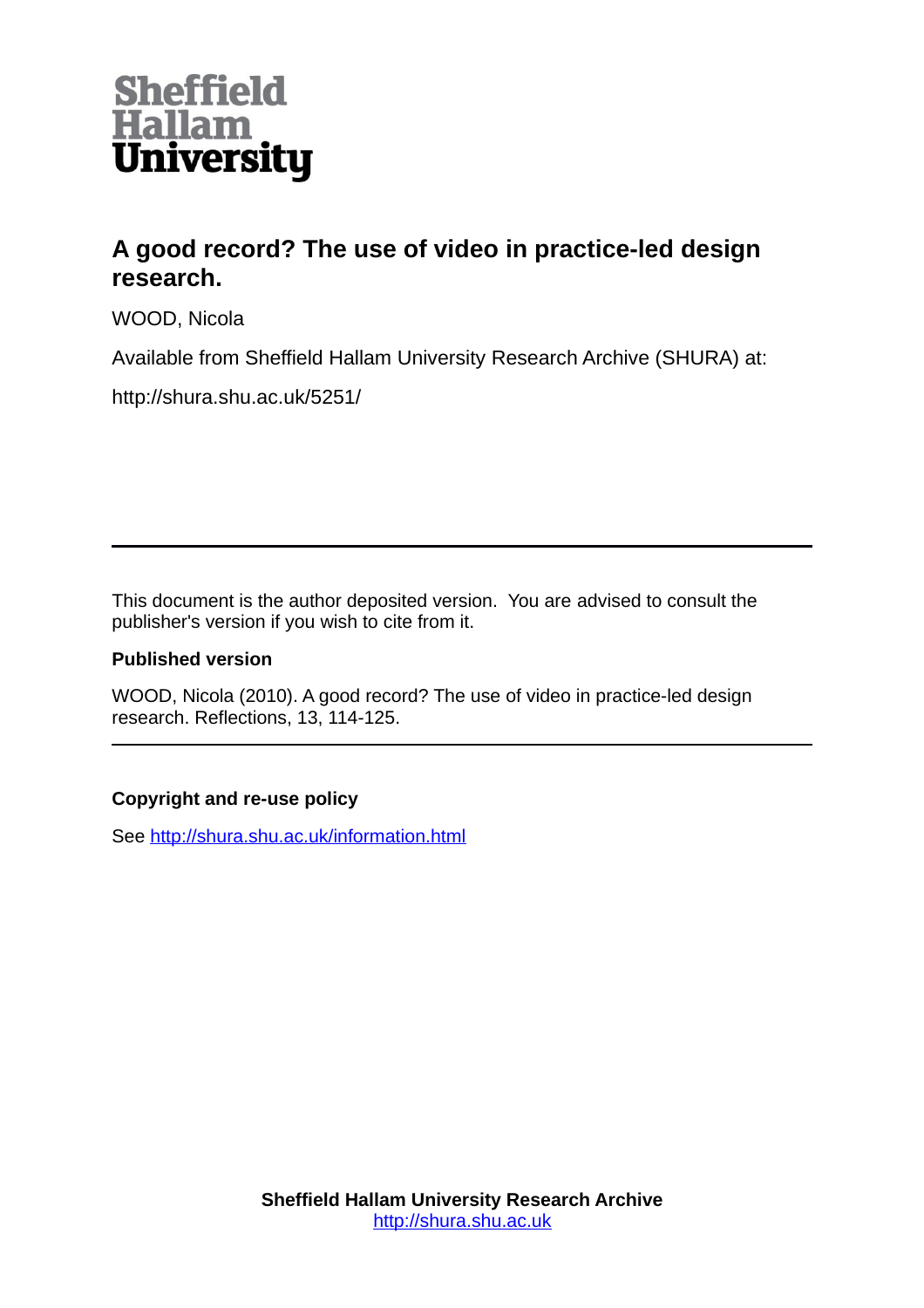Wood N (2009). *A good record? The use of video in practice-led design research.* Position paper for Sint-Lucas Research Training Sessions. Brussels: Hogeschool voor Wetenschap & Kunst Sint-Lucas. Available from www.nicolawood.net

## **A good record? The use of video in practice-led design research.**

Dr Nicola Wood, Researcher, Art & Design Research Centre, Sheffield Hallam University.

Over the last eight years, the duration of my ongoing practice-led design research project, video recording has developed from an expensive luxury to being ubiquitous. Whilst this opens up many opportunities for documenting and disseminating research projects, there are also potential drawbacks.

I am a multimedia designer who makes extensive use of video both as an observational tool and as a means of helping covey tacit / experiential knowledge in creative practices. In this paper I will discuss the use of video for such purposes, drawing on my own experiences and the research of others who use video in design research.



Figure 1. The author filming at a Gallery/workshop event with a video camera on a tripod and another hand-held on a monopod.

## **Background**

My research brings a designerly approach to the problem of capturing and passing on the skilled knowledge of expert craft practitioners. It follows an eight year investigation into tacit learning and multimedia and has led to an understanding of how craft skills may be elicited and embodied in learning resources<sup>1</sup>.

My practice engages simultaneously with the two problems of what is to be learned and how it will be learned. It brings together experienced practitioners, learners and designer in hybrid activities that provide an arena for generating understanding of skilled practice, embodied in learning materials rather than stated explicitly in formal conclusions.

A central feature of this practice-led research has been the use of video to record the practical knowledge of skilled craft practitioners and make it accessible to those wishing to learn the skill. To observe authentic activity I often work in locations that

<sup>1</sup> This research has been carried out in association with Professor Chris Rust at Sheffield Hallam University and funded by the Arts & Humanities Research Council.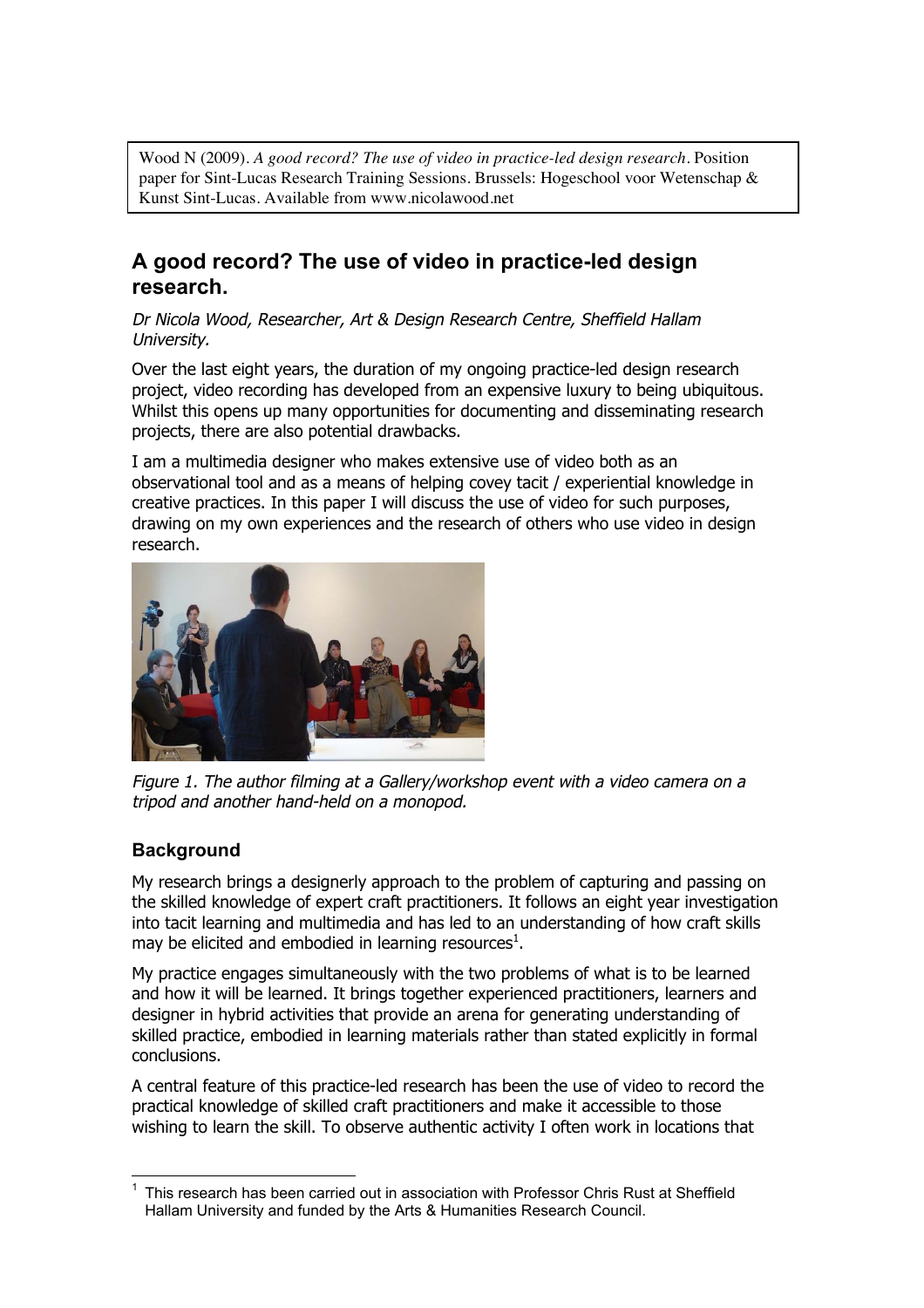are highly compromised by bad lighting, difficult sight lines and shifting objects of attention.



Figure 2. The author's camera during observation in a clog maker's workshop.

## **Video observation**

The use of video for observation has the advantage that it can accurately capture very rich material, but there is a danger that the act of observation will change the situation being observed. On most occasions researchers are wishing to observe authentic activity rather than a performance for the camera. In my experience successful video observation depends on careful selection and use of equipment, along with good interpersonal skills to ensure that recording results in a useful record but does not intrude on the activity.

In my earlier research I limited the intrusion of the recording process by using a very small (and quite inexpensive) digital video camera; the footage was only for my own research purposes, so it did not need to be high quality. I also learned how to make best use of natural light so additional lighting was not necessary. Wherever possible I used a tripod so I could keep my distance from the camera and favoured a G-clamp mini tripod that could be discreetly attached to a shelf or door frame whenever possible (Wood 2006 p21).



Figure 3. The author's video camera and G-clamp tripod used in early research.

My later research was in very noisy workshops so I needed a more sophisticated camera that worked with external microphones to pick up voices above the sound of machinery. Again I attempted to minimise intrusion by using a cut-down professional camera designed for TV documentary makers<sup>2</sup> and discreet wireless lapel microphones (Wood & Horne 2008).

Sony HVR-A1E miniDV camera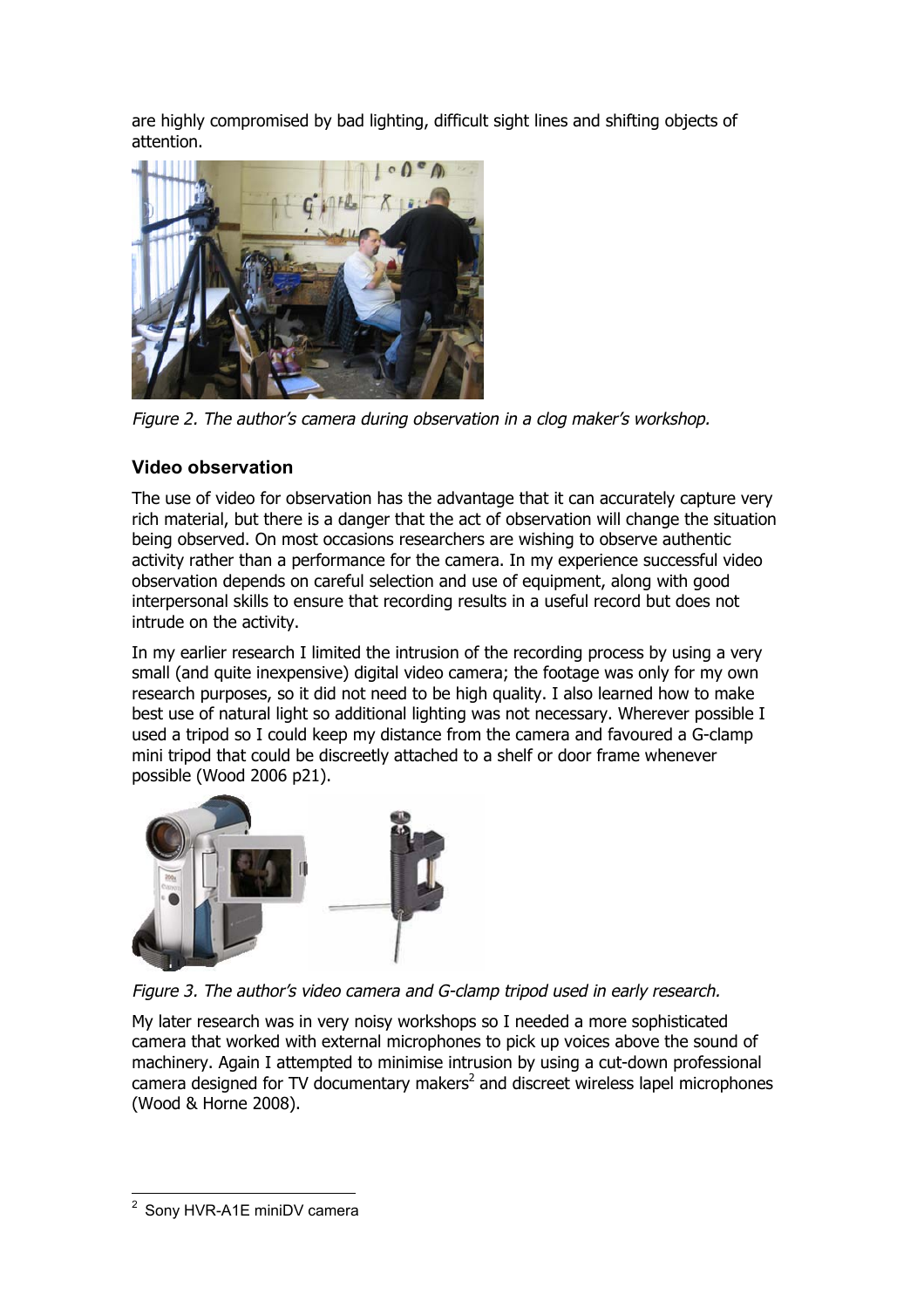However, the behaviour of the researcher is easily as important as the equipment that is used. As Hutchinson et al comment in their workbook Modern media and reflective practice (1995 p15),

"… you must be aware of the threat of the medium and seek to assure those you use the medium with. You must attempt to suppress your own ego and respect the individuals who participate with you in this project. Always be overt with your aims and intentions, let people get used to the camera, you are not directing you are observing, video in this project is assisting your observation. … the only way to achieve this is to use the camera with people rather than on them."

In his research, Hawson (2006 p106) sought to give his participants an understanding of the importance of video recording to the project, and suggested that using the equipment right from their first meeting "helped reduce camera and microphone shyness." Leon (2005) refers to his attempts at becoming invisible as he undertakes his research. Given a limited time span with those he is observing, he seeks to rapidly acclimatise them to his presence, relying on "interpersonal skills to gain intimate access and rapport to sustain the observation."

In my experience there are a few, simple, practical steps that can be taken to help put participants at ease. I find it worthwhile spending time in advance becoming familiar with the workings of my equipment so I can use it with confidence, and I aim to minimise interaction with it whilst I am recording. If I am hand-holding a camera, I try to keep it at waist level and use the external screen to frame the shot; this is far less intrusive than holding it in front of my face. I get everything ready and test it before I start, keeping a spare tape and battery in my pocket ready for a swift change-over. I find if I am calm, confident and relaxed with my recording equipment, my participants are more likely to be so too.

### **Processing video data**

The large volume of both visual and auditory data captured during video observation can present a challenge both for the immediate processing of the data, and making it accessible longer term during ongoing research. The more video that is captured, the more difficult it is to effectively index it, to make it usable and allow subsequent review of the material.

The social science approach to processing video and audio recordings is to use qualitative data analysis software such as Atlas Ti, NVivo or Transana which enables the dialogue to be fully transcribed then coded, mapped and linked. However, this is very time consuming if a significant amount of material is involved, so often the initial process is undertaken by a professional transcription service. This results in the researcher mostly engaging with the transcripts rather than the raw video data.

In my experience, reviewing the video in full myself shortly after the event is very enlightening. It has enabled me to pick up on subtle occurrences that I had not seen the significance of when I had been filming and to reflect on my own role as a researcher (Wood 2006 p23, Wood & Horne 2008). Similarly Hawson (2006 p147), a furniture maker whose research involved a series short work placements with Icelandic craft practitioners, highlights the importance of reviewing his video record as a reflective tool when subsequently undertaking work in his own workshop.

As I watch the video I use an approach I call "event logging" which quickly produces a concise narrative that acts as a key to the video for later use (Wood 2006 p22). As Buur et al (2000) propose, "video recordings ... are no longer hard data but rather the first attempts to create stories that frame the design problem and impose order on the complexity of everyday life." I produce my logs using a table in a Microsoft word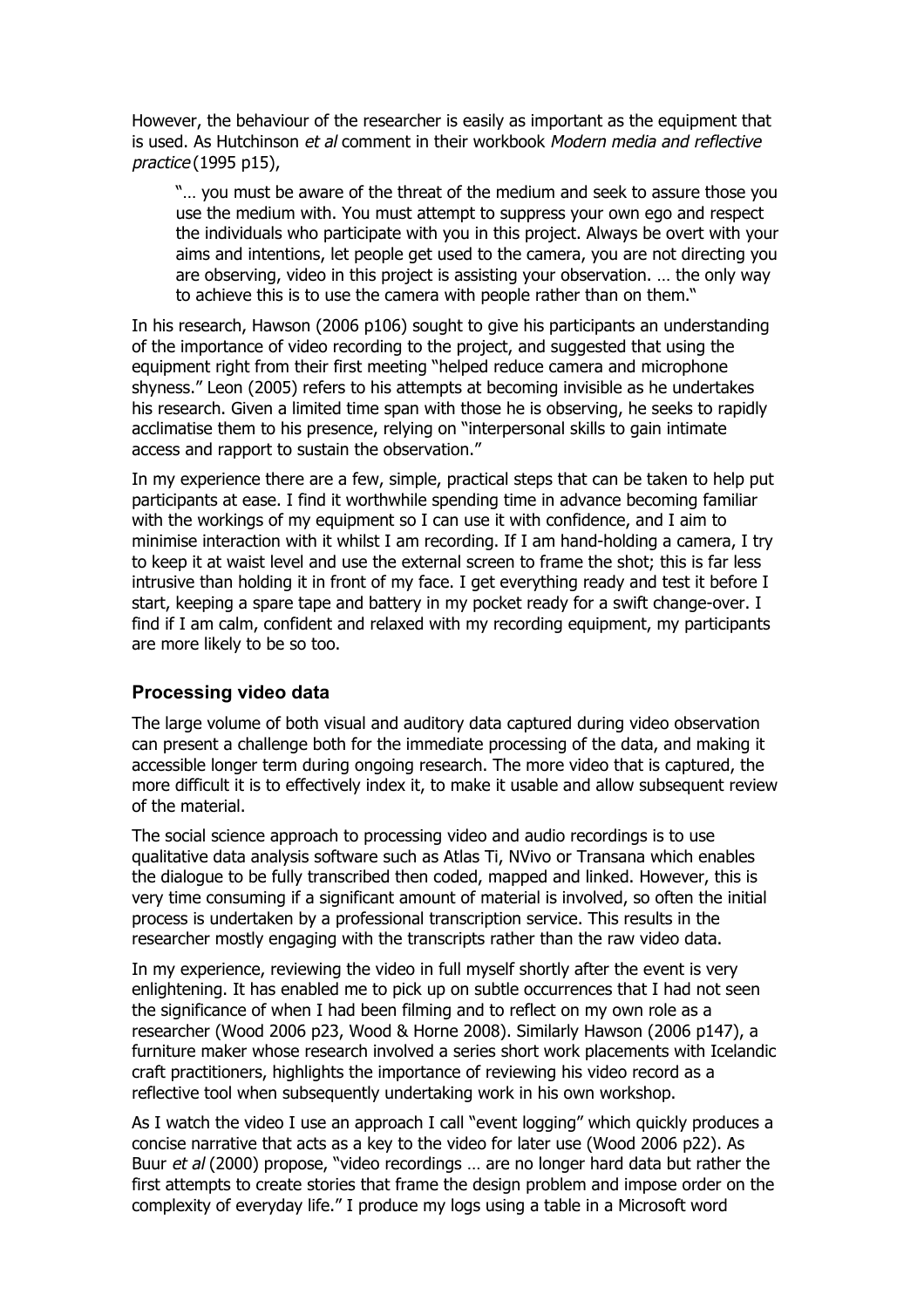document<sup>3</sup> with one column for the video time code and one for a description of the event (see Figure 4). The digital versions are easily searchable and the paper versions soon become annotated with marginal notes and highlighter pen as I work to make sense of my observations.

Now putting in the brass pin when putting it back together - tapping pin and  $1.13$ bolster to make sure not separated. 1.15 T snipping off excess pin and riveting it over - then uses the swage end of the hammer to spread the rivet more. T hitting it on the sides to set the blades and taps down the spring. 1.16 G doing hers - t stops her as she hasn't left enough of the pin sticking out then 1.17 cut a bit more off other side. T explaining how to use hammer to spread pin 1.18 1.19 G using swage end of hammer. T finishing off - G realises she has been working with the blades open and T had 1.20 had his shut. T riveting over middle pin and one at other end r then G doing hers  $31.21$ G concerned about gaps between liners and springs - T reckons its ok but taps it 1.23 a bit closer himself. Don't get it too hot or the spring will get coloured and will lose its temper and  $124$ there is no way of getting at it now. Goes around end first - roughing - then from bolster to end.

Figure 4. Section from a video event log showing annotations highlighting key points in the procedure of the craftsman being observed.

In this instance I was using the video to examine a craft practitioner's procedure, so used the event logs as the basis for a flow chart summarising the key points observed. This flow chart was subsequently used by a more novice practitioner to test the procedure, with the event log providing a link back to the key points in the video which the learner watched when clarification was needed (Wood et al 2009 p5). The final outcome of this project was an online learning resource, a public version of which can be seen at http://foldingknives.designinquiry.wikispaces.net/.



Figure 5. Flow chart developed from the key points highlighted by the event log.

 $3$  At the time I started, suitable specialist software for a Mac computer was not available. I still find Word fulfils my need so have not found it necessary to look for an alternative.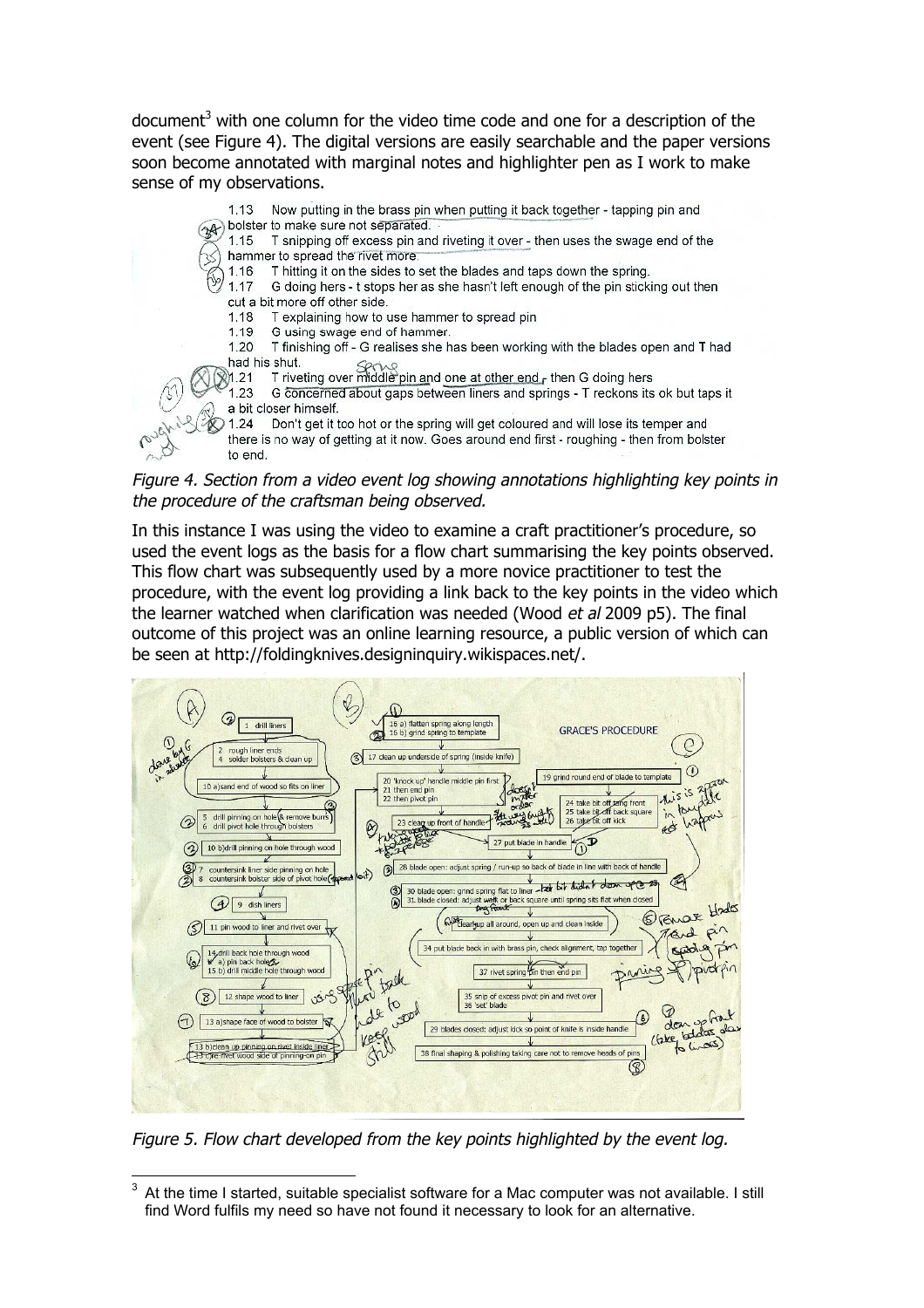Whilst this example is specific to this particular aspect of my research, very commonly I use the logs for more general purposes such as locating key pieces of dialogue which might subsequently be transcribed in full, identifying discrepancies between what participants have told me at different times, or simply locating important pieces of footage for use in presentations.

In my experience, event logging is both an effective means of reviewing video for immediate reflection and also provides an efficient method of subsequently accessing video data.

## **Video as an output of research**

Finally, there is the use of video recordings as an output from research which, from my perspective, falls into two areas. First is the use of video for instruction, which had been my initial intention when I started filming craft practitioners, although subsequent experience has revealed that it is only suitable in certain circumstances. Second is the use of video as a means of disseminating research, which I believe opens up some exciting opportunities in the context of creating online multimedia documents.

When I first started working with craft practitioners I had imagined video providing the key to recording and transmitting craft knowledge (Wood 2003) as it is commonly used for that purpose; the "How to" section on the video sharing site YouTube has many thousands of videos covering a wide variety of topics. The HandMade project by DistanceLab [online] claims "HandMade captures an immersive record of the way someone uses their hands. ... The point-of-view camera angle allows viewers to map hand movements more directly to their own bodies, enhancing the ability to learn these techniques in the absence of the subject."

HandMade provide no substantiation for that claim and my experience leads me to believe that such video is only useful for those already experienced in the skill. In my own research I have found that, for the beginner, video is a very difficult medium to learn from. In my work with wood turning learners I found they were keen to watch video of the expert demonstrating, but frequently struggled to relate what they had seen to their own work (Wood 2006 p126).



Figure 6. A learner watching video in the wood turner's workshop.

My interpretation of this is that, for complex skills, a large proportion of the knowledge of the expert performing the demonstration is tacit, so video has a tendency to conceal rather than reveal the practice. The expert practitioner makes the task look easy, tacitly responding to subtle cues that may be any combination of kinesthetic, visual, auditory or olfactory. Whilst they may be able to verbalise some of this, much will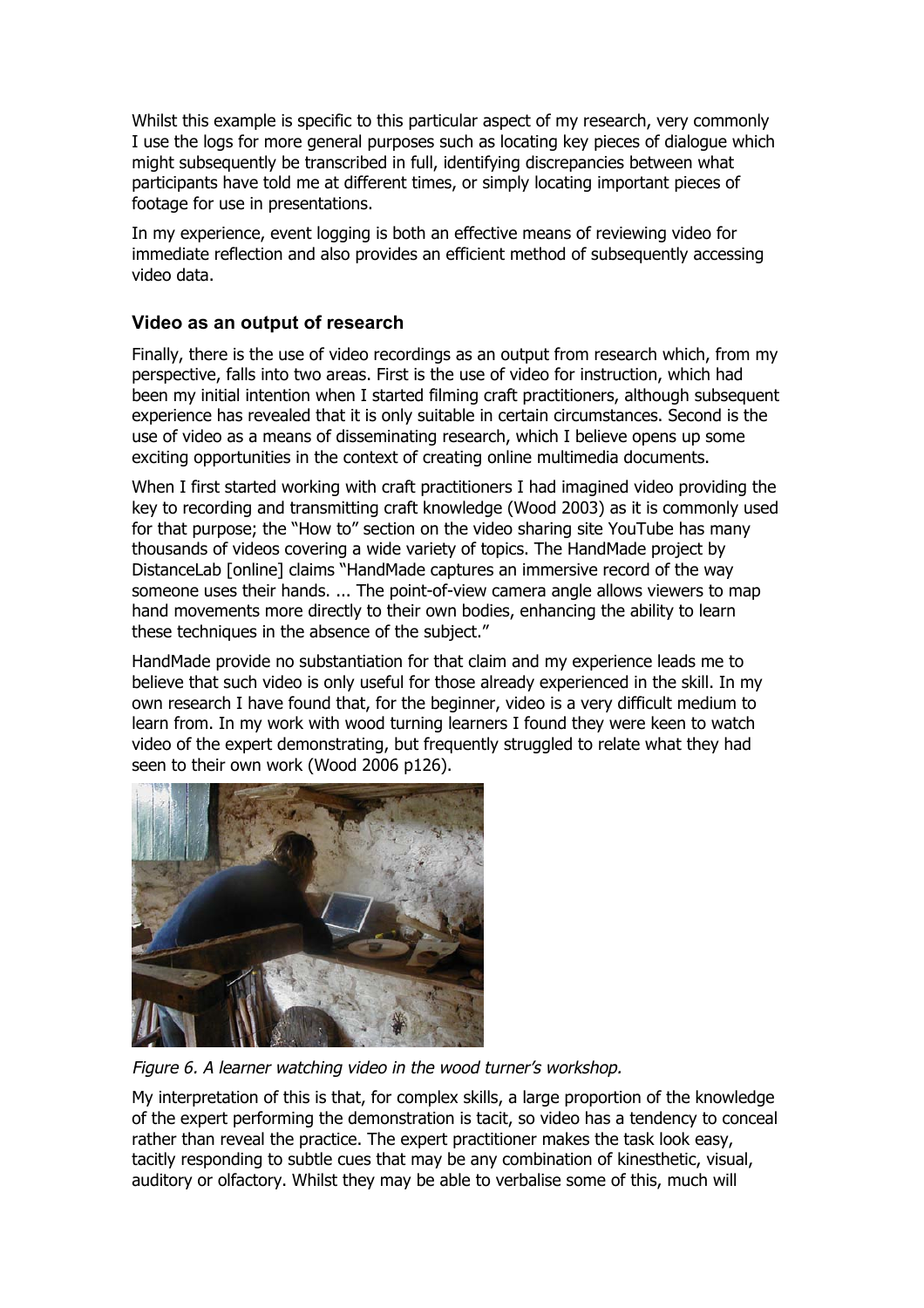remain unspoken. The observer has to interpret what they are seeing themselves and attempt to replicate it in their own activity, a difficult task for the novice.

In response to this I have developed a multi-layered approach to interpreting the skills I have been recording, using interpretation based on images and text as a starting point for novices, providing them with a bridge across the knowledge gap between themselves and the expert (Figure 7). Video remains an important medium but is used for contextualising each stage of the process and for more advanced learning where the learner has the ability to form their own interpretation (Wood et al 2009 p3).



Figure 7. Interpretation offering bridges across the knowledge gap between expert and novice at an early stage of development.

Finally, there is the use of video in disseminating research and in particular creating multimedia rather than paper-based documents as an output of research projects. When I was working on my PhD I had a feeling I wanted to produce a multimedia outcome rather than a traditional thesis, but by the time I was writing up my urge to finish overcame my desire to be experimental!

However I had the opportunity to progress the idea two years later on completion of my post-doctoral research project. The Transmitting Craft project involved working with traditional Sheffield knife makers to record their skills and make them accessible to a new generation of creative metalworkers. This research saw a major shift in my working practices away from highly structured conventional multimedia materials to the use of online web 2.0 resources that invite participation and encourage collaboration. In this project I used a private wiki<sup>4</sup>, initially to share with co-researchers the interpretive materials I was developing, and subsequently as a prototype learning resource to gain feedback from participant learners.

Working in this way presents a challenge to the designer who is used to having close control over what is produced. Firstly, the wiki software offers only fairly basic formatting options, and secondly content can be generated by other users over which the designer has limited influence. However, my experience was that the benefits of being able to quickly generate content and the ease of sharing and collaborative working far outweighed these drawbacks. I also soon learned to manipulate the layout tools that are provided to produce a more 'desgnerly' output.

<sup>&</sup>lt;sup>4</sup> On-line software that allows users to collaboratively create, edit, link, and organise the content of a website.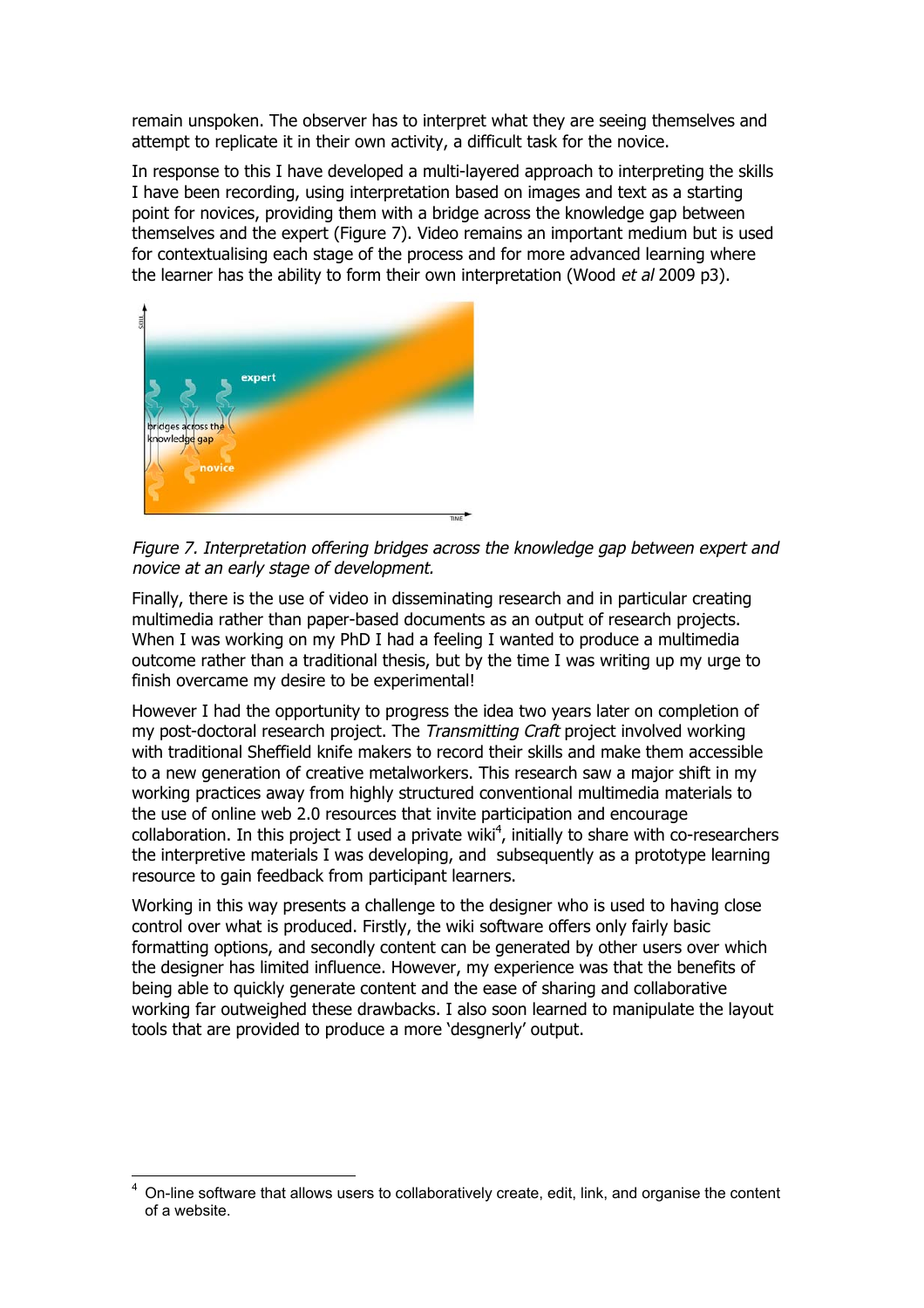

Figure 8. A screenshot from the knife making learning resource web site.

As a result, the two major outputs from this project were also produced using the wiki; a public version of the learning resource (Wood 2009a) and the final project report (Wood 2009b) which was primarily for the body who funded the project, but also made accessible to the wider research community by publishing in this way. Whilst in many ways this is a relatively modest achievement, it is significant because it enabled me to make accessible images and videos from the research alongside more conventional text and academic papers, and can continue to grow as we continue to write about the project.

I have recently been filming for two projects outside my own research, and for both my remit was to document the research methods rather than producing an observational record. The first, KeyPiece, was a combined public exhibition and research event that brought together ten leading practice-led researchers in metalwork and jewellery and the output from it will be an online interactive multimedia resource that should be a more important development. The aim is to create an engaging, accessible and durable documentation of the event that can be explored in a non-linear manner and will have an appeal beyond the professional research community (Keypiece 2009).

The second project is run jointly by Sheffield Hallam University and a local National Health Service (NHS) hospital, and is part of a large co-design project seeking to improve the hospital's service by bringing together medical staff, patients and designers. The NHS is a conservative institution and their anticipated outcome was a short video to be distributed on a DVD, however they have expressed an interest in other formats and I am currently encouraging them to consider also developing online multimedia documentation.

It is my intention that both of these project and future research I am involved in will have outputs that are more than standard web sites and will represent the research in ways that will make it widely accessible.

### **Conclusion**

There is an increasing use of video in practice-led research because the equipment and consumables have become easily affordable. However, care needs to be taken if the resultant footage is to show authentic activity rather than a performance for the camera. Researchers need to be familiar with their recording equipment so they are relaxed and confident with it and develop their interpersonal skills to put those they are filming at ease.